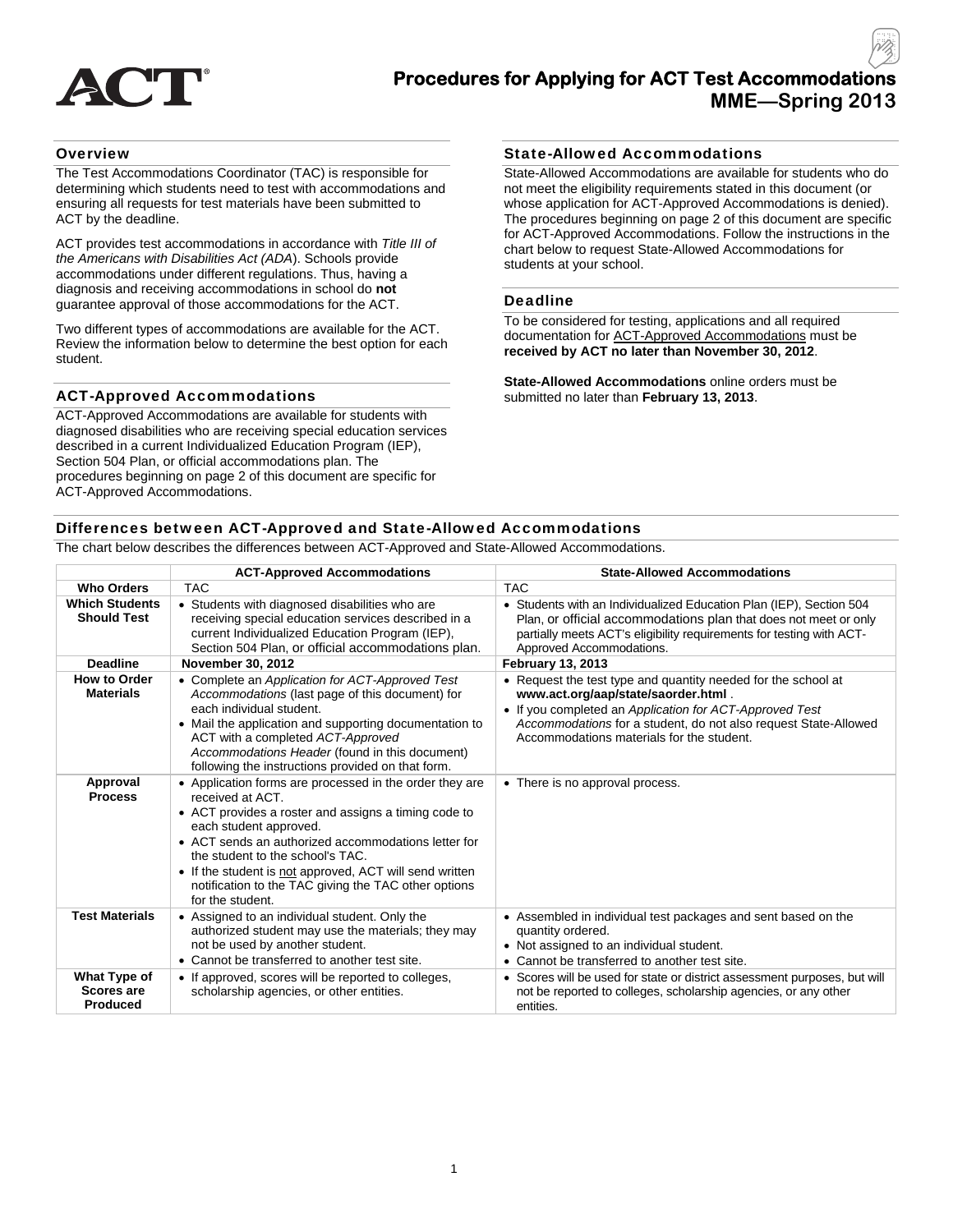

## **Procedures for Applying for ACT Test Accommodations MME—Spring 2013**

## Eligibility Requirements

To be considered for ACT-Approved Accommodations, students must meet **ALL** of the following requirements:

- 1. **Professionally Diagnosed Disability.** The student's disability must be diagnosed by a qualified professional with credentials appropriate to the diagnosis. Documentation that meets ALL the "Guidelines for Documentation" (see section below) must be on file at the school.
	- If diagnosed for the FIRST time before September 2009, reconfirmation is required within the last 3 years. A current IEP, Section 504 Plan, or official accommodations plan on file at the school may serve as reconfirmation, provided the initial diagnosis was made by a qualified professional(s).
	- If FIRST diagnosed within the last 3 years, full written diagnostic documentation must be submitted *with* the application.
- 2. **Current IEP, Section 504 Plan, or official accommodations plan must document ALL accommodations requested are provided in school.** Submit a copy of the student's *current*  IEP, Section 504 Plan, or official accommodations plan that supports the need for all requested accommodations due to the disability. The student's name and effective dates must appear on all pages submitted.

## ACT Guidelines for Documentation

Documentation must be written by the diagnosing professional and must meet **ALL** of these guidelines:

- 1. **States the specific impairmen**t as diagnosed
- 2. **Is current** (no older than September 2009)
- 3. **Describes presenting problem(s) and developmental history,** including relevant educational and medical history
- 4. **Describes the comprehensive assessments** (neuro-psychological or psychoeducational evaluations), including evaluation dates, used to arrive at the diagnosis:
	- *For learning disabilities*, must provide test results (including subtests), **with standard scores** and percentiles, from
	- a) an aptitude assessment using a complete, valid, and comprehensive battery,
	- b) a complete achievement battery,
	- c) an assessment of information processing, **and**
	- d) evidence that alternative explanations were ruled out.
	- *For ADD/ADHD*, must include
		- a) evidence of early impairment,
		- b) evidence of current impairment, including presenting problem and diagnostic interview,
		- c) evidence that alternative explanations were ruled out,
		- d) results from valid, standardized, age-appropriate assessments, **and**
		- e) number of applicable DSM-IV criteria and description of how they impair the individual.
	- *For visual, hearing, psychological, emotional, or physical disorders*, must provide detailed results from complete ocular, audiologic, or other appropriate diagnostic examination.
- 5. **Describes the substantial limitations (e.g., adverse effects on learning, academic achievement, or other major life activities) resulting from the impairment,** as supported by the test results
- 6. **Describes specific recommended accommodations** and provides a rationale explaining how these specific accommodations address the substantial limitations
- 7. **Establishes the professional credentials of the evaluator**, including information about licensure or certification, education, and area of specialization.

Complete details about ACT's policies for documentation for test accommodations are available at:

#### **www.act.org/aap/disab/policy.html**

#### Examples of Test Accommodations

If the student's professionally diagnosed and documented disability requires one or more of the accommodations below, the school must submit a completed ACT-Approved Accommodations application form.

| <b>Accommodation</b>                                | <b>Definition</b>                                                                                                                                                                                                                                                                                             |
|-----------------------------------------------------|---------------------------------------------------------------------------------------------------------------------------------------------------------------------------------------------------------------------------------------------------------------------------------------------------------------|
| <b>Extended Time</b><br>and/or Alternate<br>Formats | • More than standard time<br>• Testing over multiple days<br>• Additional or stop-the-clock breaks<br>• Alternate test formats such as Braille,<br>DVDs, or a reader, and/or alternate<br>response modes                                                                                                      |
| Large Type Test<br><b>Booklet</b>                   | Student requires a large type test<br>$\bullet$<br>booklet (18-point) but can test with<br>standard time limits (including the<br>standard break(s) allowed), the school<br>must submit a completed application<br>form specifying the accommodations<br>requested. Refer to Section E on the<br>application. |
| Writing Test only                                   | • Use of a scribe or computer for the<br>Writing Test (typically for disabilities<br>that prevent students from writing<br>independently).<br>• Extended time on the Writing Test only<br>(students with development writing<br>disorder, written expression, or<br>dysgraphia).                              |

#### Local Decision Accommodations

If the student can test in a single session with standard time limits (including the standard break(s) allowed) and use a regular (10 point) test booklet, but the disability requires other accommodations, the school may make such arrangements without prior consultation with ACT.

| <b>Accommodation</b>                         | <b>Definition</b>                                                                                                                                                                                                                                                                                                                      |
|----------------------------------------------|----------------------------------------------------------------------------------------------------------------------------------------------------------------------------------------------------------------------------------------------------------------------------------------------------------------------------------------|
| Physical<br>Impairment                       | • Assignment to a wheelchair accessible<br>room.                                                                                                                                                                                                                                                                                       |
| Visual<br>Impairments or<br><b>Blindness</b> | • Permission to use Irlen filters or color<br>overlays.<br>• Marking answers in test booklet (no<br>extended time).                                                                                                                                                                                                                    |
| Hearing<br>Impairments                       | • Sign language interpreter (not a relative)<br>to sign all spoken instructions (not test<br>items).<br>• Seating near the front of the room to<br>lipread spoken instructions.<br>• A written copy of spoken instructions with<br>visual notification from testing staff of test<br>start, five minutes remaining, and stop<br>times. |
| Other                                        | • Permission for diabetics to eat snacks.                                                                                                                                                                                                                                                                                              |

## Confidentiality of Documentation

Schools are required to provide the necessary information and documentation to support applications for ACT-Approved Accommodations. The designated state education agency has authorized ACT to collect and review this documentation. All documentation provided to ACT will be kept confidential, and will not become part of the student's ACT score record.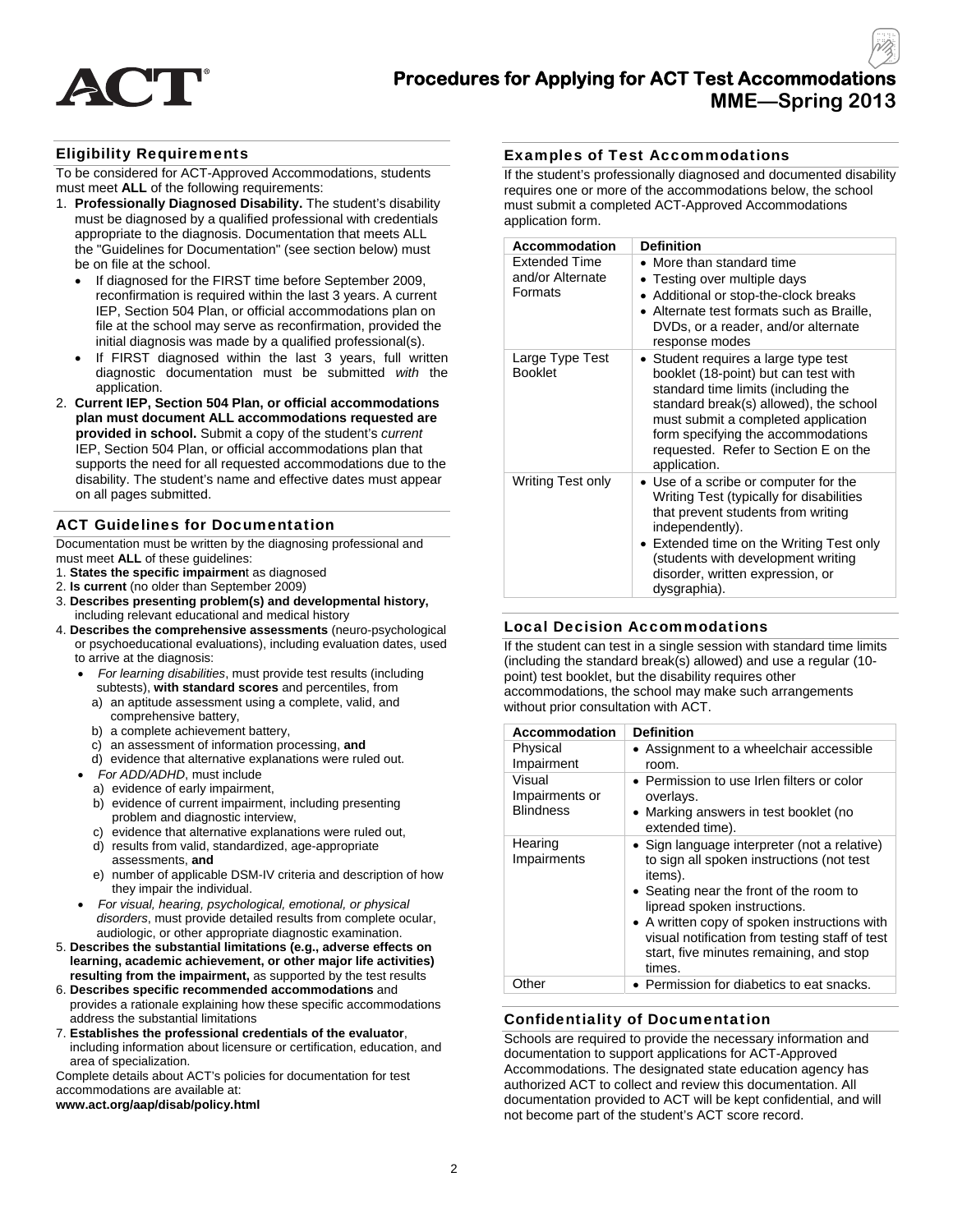

## Instructions for Submitting the Application

A school official such as a counselor, special education teacher, or principal is to complete an application for **each** student for whom ACT-Approved Accommodations are requested. The application may be photocopied or downloaded from your state's website. To be processed, each application **must**:

- be received at ACT by the deadline,
- be complete and include all required signatures, and
- be accompanied by all required documentation.

If any of the information provided is false, ACT reserves the right to cancel scores.

#### **Side 1**

Tear the application at the perforation to separate the form from the rest of this document.

- **A. Student Information.** Student address is required. If not available, school address may be used.
- **B. Previous Approval of the Same Accommodations on the ACT.** Mark the appropriate answer. If no, complete both sides of the application and submit required documentation.
- **C. Diagnosed Disability.** Check all applicable disabilities as stated in written documentation on file at the school. Pay attention to those diagnoses that require full documentation for approval. Include FSIQ where requested. Writing Test only: Students with developmental writing disorder, written expression, or dysgraphia apply for extended time on the Writing Test only.
- **D. Test Format Requested.** The type of materials applied for must be supported by the accommodations plan at school or on a previous "ACT Accommodations Approval" letter for this student. Documentation of a visual disability is required to support requests for large type test booklets. Both scannable and large block answer sheets are provided with each large type booklet. If no test format is selected, regular type will be assigned. **Important**—Students using DVDs may test as a group. Students must use headphones and begin each test at the same time. We provide usage guidelines and track listings with each set of DVDs.
- **E. Time Requested.** Mark the option most similar to the accommodations normally provided at school. ACT will assign a timing code based on the disability and approved test format.
- **F. Other Accommodations Requested.** If needed due to the disability, explain in detail and submit supporting documentation. Complete only if other accommodations are requested. Writing Test only: If a student is unable to produce independent writing, list the accommodations normally provided at school for writing tests (e.g., use of a scribe or computer).

#### **Side 2**

- **G. Specific Disorder or Condition**. Must be specific. The following terms are **not** sufficiently specific: specific learning disabilities (SLD), other health impaired, perceptual communication disorder, processing disorder, etc. For learning disabilities, please use the DSM-IV diagnosis, if available, as stated on the documentation from the diagnosing professional.
- **H. History of Diagnosis**. The diagnosing professional's credentials must be appropriate to the disability. If the disability was identified by an IEP team, list relevant titles and specializations.
- **H-a.** If **FIRST** diagnosed before grade 9, complete only the "age or grade of student" when diagnosed. **If FIRST diagnosis was within the last 3 years, submit complete diagnostic documentation** *with* **the application form** (see "Guidelines for Documentation" section).
- **H-b. If recently re-confirmed, there must be a re-confirmation within the last 3 years** by a psychologist, learning disabilities specialist/team, or other qualified professional, or team of professionals, with direct knowledge of the student's disability. A current IEP, 504 Plan, or official accommodations plan on file at the school may serve as reconfirmation.
- **I. Current IEP, 504 Plan,** or Official Accommodations Plan **on File at School.** Indicate the type of accommodations plan now on file at the school and attach the required copy. The student's name and effective dates of the IEP, 504 Plan, or official accommodations plan must appear on all submitted pages.
- **J. School Official's Signature.** Read and sign the statement. A relative of the student may *not* sign.
- **K. Student/Parent Signature.** *If the student is 18 or older, the student must sign. If the student is younger than 18, his/her parent or legal guardian must sign.* School official may sign for the parent if approval has been obtained by phone; note "per phone call" and initial. **If no signature is provided, ACT is unable to review the application.**

#### Instructions for Completing the Header

A **completed** *ACT-Approved Application Header* must accompany all application forms when being submitted. Tear the header at the perforation to separate the form from the rest of this document. Follow all instructions provided on the header, with two important steps being:

- 1. Submit ACT-Approved Application forms as a group.
- 2. Include an alphabetical list of students whose application is being submitted to ACT.

#### Review of Application and Response by ACT

Application forms are processed in the order they are received at ACT. Early applications are encouraged.

| If the<br>Then …<br>student is |                                                                                                                                                                                                                                                                                                                                                                                                                                                                                                                                                                                                                                                                                                                                                                                                         |  |  |  |
|--------------------------------|---------------------------------------------------------------------------------------------------------------------------------------------------------------------------------------------------------------------------------------------------------------------------------------------------------------------------------------------------------------------------------------------------------------------------------------------------------------------------------------------------------------------------------------------------------------------------------------------------------------------------------------------------------------------------------------------------------------------------------------------------------------------------------------------------------|--|--|--|
| Approved                       | • A roster will be sent to the TAC which lists<br>each student and specifies the<br>accommodations, timing code, test format,<br>and any other accommodations approved for<br>that student.<br>• ACT will send an authorized<br>accommodations letter for the student to the<br>school's TAC.                                                                                                                                                                                                                                                                                                                                                                                                                                                                                                           |  |  |  |
| <b>Not</b><br>Approved         | ACT will send written notification to the TAC,<br>giving the TAC these options:<br>Submit additional documentation to<br>$1_{-}$<br>support the application. Must be submitted<br>in writing – a fax reply will assist in meeting<br>deadlines. Refer to the Checklist of Dates<br>for this deadline.<br>2. Test standard time. If you fail to submit<br>additional documentation when requested<br>or by the deadline, the student <b>must</b> test<br>with standard time limits and use a regular<br>type (10-point) test booklet without<br>accommodations.<br><b>Order State-Allowed Accommodations</b><br>3.<br>by requesting the test type and quantity of<br>materials needed for your school at<br>www.act.org/aap/state/saorder.html by<br>the deadline provided in the Checklist of<br>Dates. |  |  |  |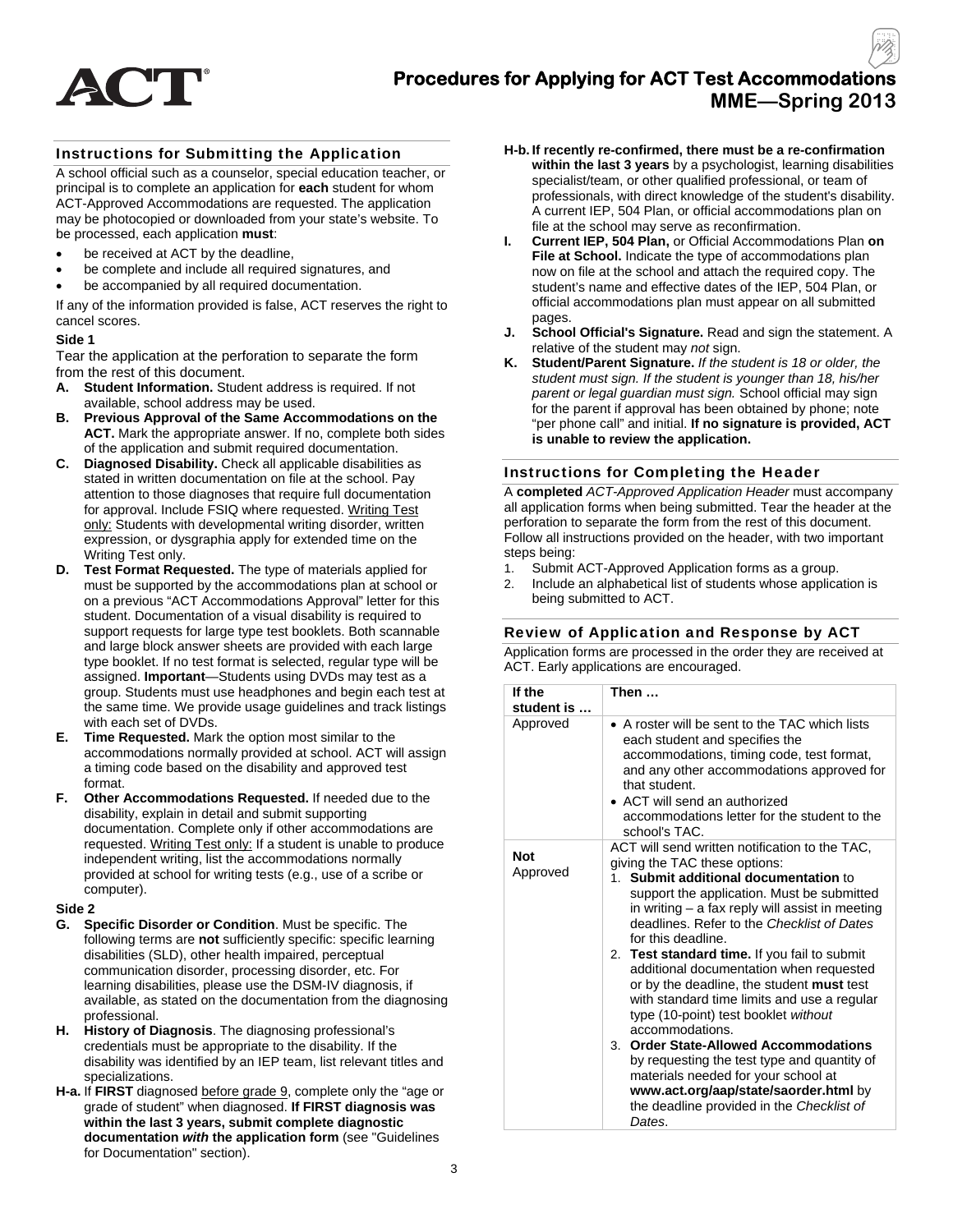

## Common Reasons for Denial

The most common reasons why ACT cannot approve the accommodations requested for a student are listed below. Make sure the application form is completed in its entirety.

- **Section C, Other Disability.** If you mark Other, be sure to complete Section G.
- **Section C, Check all that apply.** Check all diagnosed disabilities that apply to the student.
- **Section I is blank.** Make sure you check the appropriate box in both part 1 and 2 and attach the documentation.
- **Section K has no signature.** If there is no signature, ACT cannot legally review the application.

## Preliminary Roster

If applications were submitted by the deadline and approved, a preliminary roster will be sent to the TAC. Refer to the *Checklist of Dates* for its arrival date. It will list each student and specifies the ACT-Approved Accommodations, timing code, test format, and any other accommodations that have been approved for each student.

- Review the roster carefully and follow instructions provided in the cover memo that will accompany the roster.
- ACT may not approve all of your requested accommodations. The roster will be the only notification you receive.

## Determining Accommodations for Other MME Components

ACT's approval of accommodations applies to the Day 1 administration only. School personnel may use ACT's approval as a guideline for accommodations on other MME parts to the extent that the same accommodations are appropriate to the nature of those tests and consistent with a student's IEP or 504 Plan. There is no application form for accommodations on other parts of the MME.

## Timing Codes

ACT will provide a roster which specifies the ACT-Approved Accommodations, timing code, test format, and any other accommodations that have been approved for each student. **Students with different timing codes may not test in the same room; students approved for a reader's script must test individually; and ACT-Approved Accommodations must be administered separate from State-Allowed Accommodations.**  Do NOT mix these two groups in a room together. If ACT procedures are not followed, the resulting scores will be cancelled.

## Assignment of ACT-Approved Test Materials

ACT assigns specific test materials (by serial number) to each student in an individually wrapped package. Only the authorized student may use the materials; they may not be used by another student, or transferred to another test site. If ACT procedures are not followed, the resulting scores will be cancelled.

## Preparing for Testing

A copy of *Preparing for the ACT*, which includes information about the tests, test-taking strategies, and complete practice tests, is available. Schools have a supply of this free booklet for distribution to students.

Many schools have previously ordered a copy of a practice test in Braille, large type, or on DVDs for their libraries. If your school does not have copies available, you may order these alternate format practice tests directly from ACT at no charge. Refer to ACT's website on Services for Students with Disabilities at **www.act.org/aap/disab/** for more information. You will receive *Preparing for the ACT Special Testing* with each alternate format ordered; it contains the scoring keys.

Before requesting DVDs for the actual testing, work with technical personnel at your school. Order the practice ACT tests on DVDs so that you can test them on your equipment. Also have students take the practice tests so they will be comfortable using DVDs on test day.

## ACT Repeat Testing

Students who were approved for ACT-Approved Accommodations may, at their option, apply to take the ACT again with the same approved accommodations\*. Refer to ACT's website on Services for Students with Disabilities at **www.act.org/aap/disab/** for those application forms.

| If the student<br>wants to<br>retest in | And the student tested<br>with                                                                                                                                                         | They may                                                                                                                                                                                                                                                                        |
|-----------------------------------------|----------------------------------------------------------------------------------------------------------------------------------------------------------------------------------------|---------------------------------------------------------------------------------------------------------------------------------------------------------------------------------------------------------------------------------------------------------------------------------|
| Spring 2013                             | Regular type, OR<br>Large type, OR<br>• Up to 50% additional<br>time                                                                                                                   | Request to retest by<br>submitting an ACT<br><b>Extended Time</b><br>National Testing form.                                                                                                                                                                                     |
|                                         | $\bullet$ More than 50%<br>additional time, OR<br>• Alternate formats, OR<br>• Testing over multiple<br>days                                                                           | Request to retest by<br>submitting an ACT<br>Special Testing form.                                                                                                                                                                                                              |
| 2013-2014                               | • Regular type, $OR$<br>• Large type, OR<br>• Up to 50% additional<br>time, OR<br>• More than 50%<br>additional time, OR<br>• Alternate formats, OR<br>• Testing over multiple<br>days | Request to retest with<br><b>ACT Extended Time</b><br>National Testing or<br><b>ACT Special Testing</b><br>by submitting side 1<br>of the appropriate<br>form, along with a<br>copy of their<br>authorized<br>accommodations<br>letter from the<br>statewide<br>administration. |

*\* Requests for additional or different accommodations require a new request form completed in full with documentation to support the new accommodations.* 

#### Additional Information

If you have questions, you may call us at 800/553-6244, ext. 1788 with accommodations questions, or email specific questions to **ACTStateAccoms@act.org**.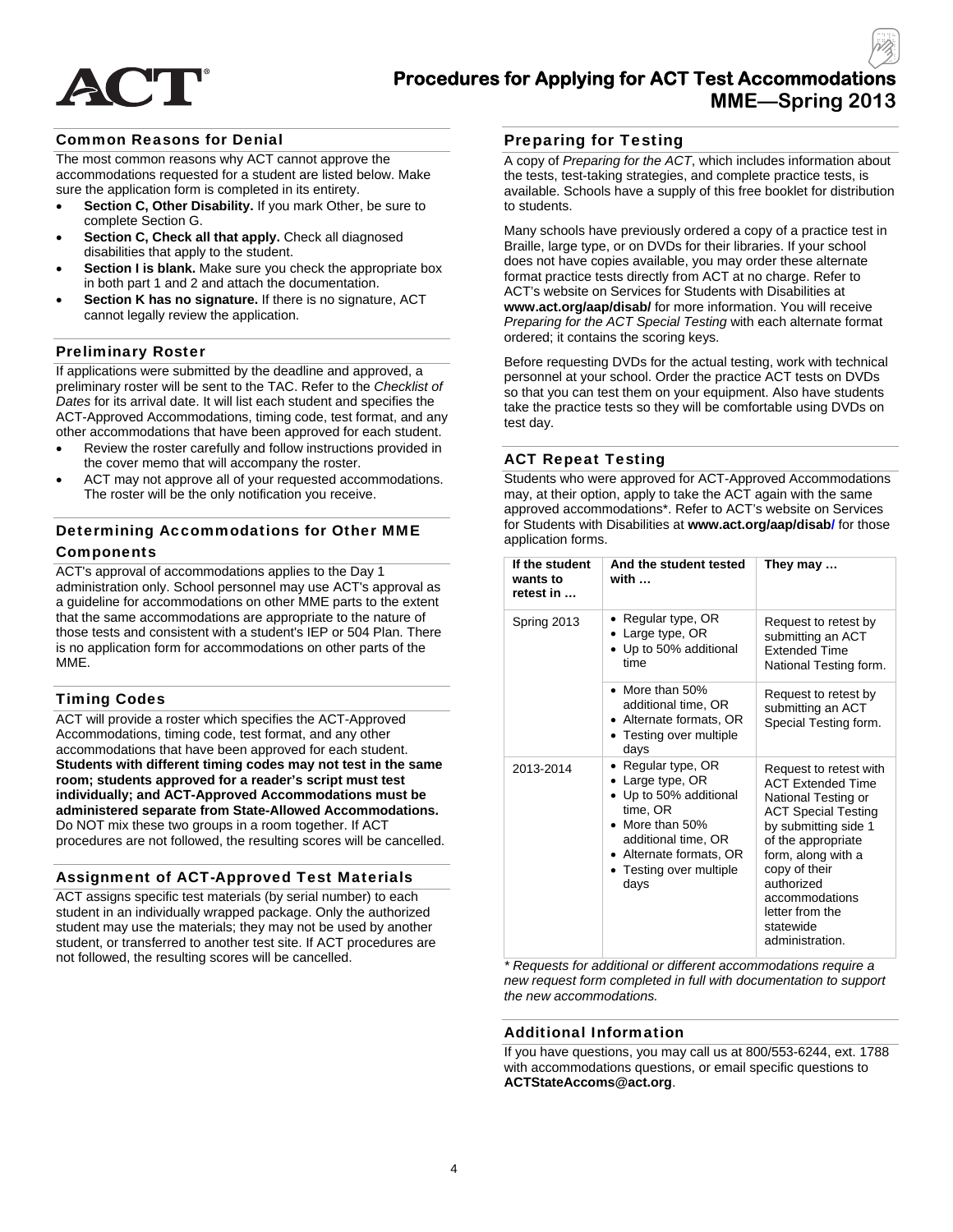

## Purpose

The *ACT-Approved Application Header* is vital to the application process and is **required** from every school that submits an ACT-Approved Application. The header serves as a way for ACT to track applications throughout the approval process. Also, the high school code and name on the header indicates where the school intends to test their students and where test materials will be shipped.

If the ACT-Approved Application is incomplete, or you do not submit this header, it will delay the application process.

#### Deadline

Refer to the **ACT-Approved Accommodations** deadline posted in the *Checklist of Dates.* It is recommended all applications be submitted well in advance of the deadline in order to receive a preliminary roster to verify timing codes for your students.

#### Action Needed

**1. This document is perforated on the left. Tear the header at the perforation to separate the form from the rest of this document.** 

#### **2. Review the** *Application for Day 1 ACT-Approved Test Accommodations* **forms being submitted …**

- $\checkmark$  Make sure all information has been completed on each application.
- $\checkmark$  Make sure all required documentation to support each application has been included.
- $\checkmark$  Make sure the student/parent and school official have signed and dated the application.

#### **3. Complete This …**

Print your information legibly below. It is imperative that the full school name and *correct* ACT High School Code is provided.

 **ACT High School Code:**  $\blacksquare$  State:  $\blacksquare$  State:  $\blacksquare$  State:  $\blacksquare$  State:  $\blacksquare$ 

 **Number of Completed Accommodations Forms Enclosed:** 

- $\checkmark$  Include an alphabetical list of students whose applications are being submitted to ACT under this header.
- Attach each student's *Application for Day 1 ACT-Approved Test Accommodations* form to their documentation*.*
- $\checkmark$  Submit as a group to ACT.

#### **4. Sign and Submit …**

*This header must be signed by the appointed Test Accommodations Coordinator for your school for the current school year.* 

| <b>Work Phone</b> |
|-------------------|
|                   |

**Number***:* 

 **TAC's Signature:** 

**Date:** 

 Mail to: **ACT State Test Accommodations 301 ACT Drive PO Box 4071 Iowa City, IA 52243-4071**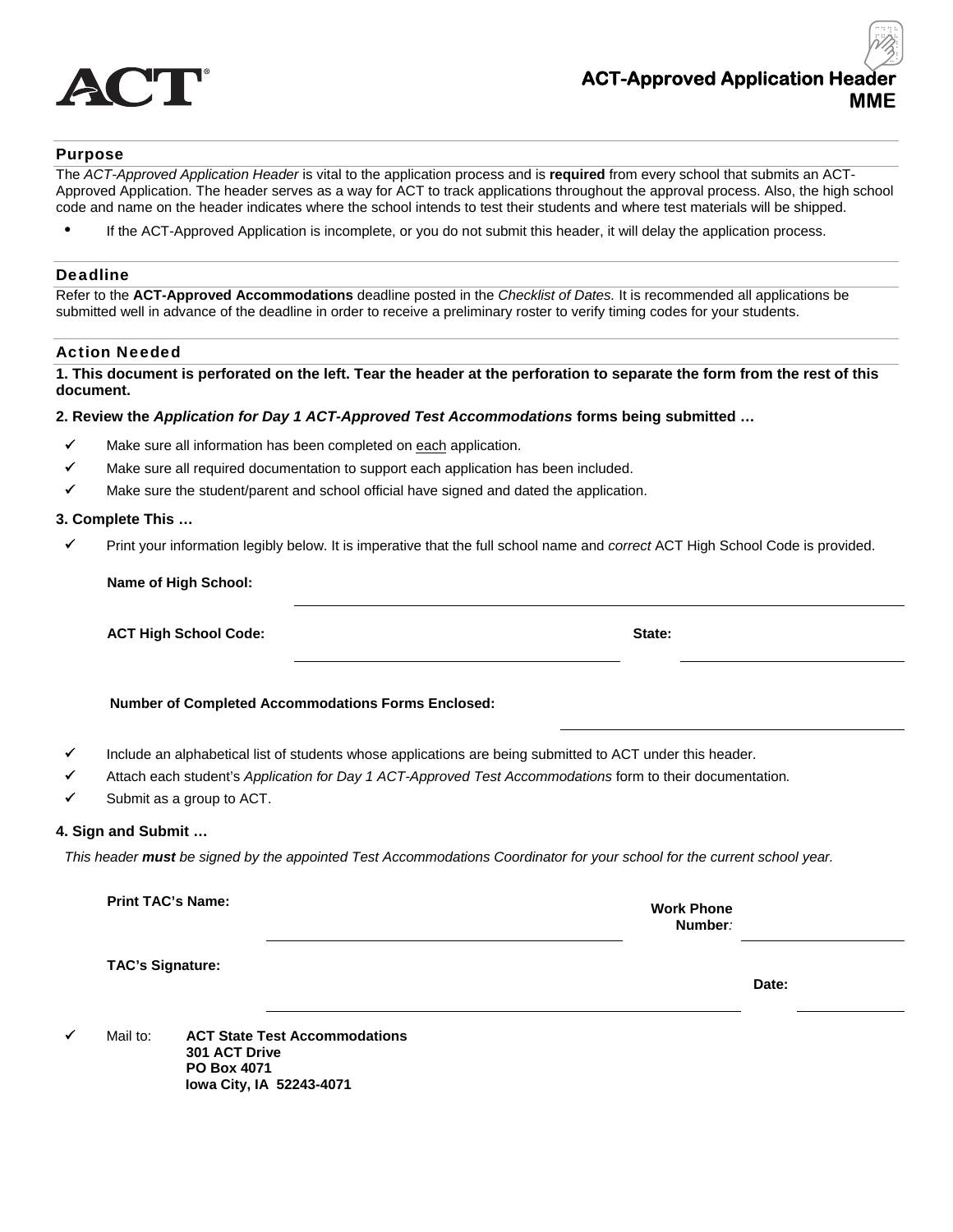

## Guidelines for Completing Section C of Application for Day 1 ACT-Approved Test Accommodations

| <b>MICHIGAN SPECIAL EDUCATION</b><br><b>ELIGIBILITY CATEGORIES</b>                                                                                              | <b>ACT DIAGNOSED DISABILITY</b><br>(Use these codes to complete Section C on the application form.)                                                                                                                              |
|-----------------------------------------------------------------------------------------------------------------------------------------------------------------|----------------------------------------------------------------------------------------------------------------------------------------------------------------------------------------------------------------------------------|
| Cognitive Impairment                                                                                                                                            | <b>Psychological Disability (03).</b><br>(PD) Other Psychological/Cognitive Disability, including intellectual<br>disability, explain on side 2, G                                                                               |
| <b>Emotional Impairment</b>                                                                                                                                     | Psychological Disability (03),<br>(AX) Anxiety Disorder, explain on side 2, G<br>(BD) Emotional/Behavioral Disorder<br>(PD) Other Psychological/Cognitive Disability, including intellectual<br>disability, explain on side 2, G |
| Hearing Impairment or Severe Multiple Impairment – hearing<br>(Deafness) or Deaf-blindness                                                                      | Physical/Sensory Disability(02),<br>(DF) Hearing Impairment                                                                                                                                                                      |
| Visual Impairment or Severe Multiple Impairment - visual<br>(Blindness) or Deaf-blindness                                                                       | Physical/Sensory Disability (02),<br>(VI) Visual Impairment, explain on side 2, G                                                                                                                                                |
| Physical Impairment or Severe Multiple Impairment - physical or<br>health                                                                                       | Physical/Sensory Disability (02),<br>(PH) Motor Impairment, explain on side 2, G                                                                                                                                                 |
| Other Health Impairment - ADHD or ADD                                                                                                                           | Psychological Disability (03),<br>(AD) Attention Deficit Disorder/ADHD                                                                                                                                                           |
| Autism                                                                                                                                                          | Psychological Disability (03),<br>(AU) Autism Spectrum Disorder, explain side 2, G                                                                                                                                               |
| Other Health Impairment - such as asthma, diabetes, heart<br>condition, hemophilia, lead poisoning, leukemia, nephritis,<br>rheumatic fever, sickle cell anemia | Other Disability (07),<br>(OD) Other, explain on side 2, G                                                                                                                                                                       |
| Other Health Impairment - Epilepsy                                                                                                                              | Physical/Sensory Disability (02),<br>(EP) Epilepsy or Seizures                                                                                                                                                                   |
| Speech and language impairment                                                                                                                                  | Other Disability (07),<br>(OD) Other, explain on side 2, G                                                                                                                                                                       |
| Specific Learning Disabilities (SLD):                                                                                                                           |                                                                                                                                                                                                                                  |
| Oral expression or listening<br>$\blacksquare$<br>comprehension                                                                                                 | Learning Disability (01),<br>(SL) Speech/Language Disorder, explain side 2, G                                                                                                                                                    |
| Basic reading or reading<br>$\blacksquare$<br>comprehension                                                                                                     | Learning Disability (01),<br>(RD) Reading Disorder                                                                                                                                                                               |
| Mathematics calculation or<br>$\blacksquare$<br>mathematics reasoning                                                                                           | Learning Disability (01),<br>(DA) Mathematics Disorder                                                                                                                                                                           |
| Written expression                                                                                                                                              | Learning Disability (01),<br>(DW) Writing Disorder/Written Expression                                                                                                                                                            |
| Traumatic Brain Injury                                                                                                                                          | Other Disability (07),<br>(OD) Other, explain on side 2, G                                                                                                                                                                       |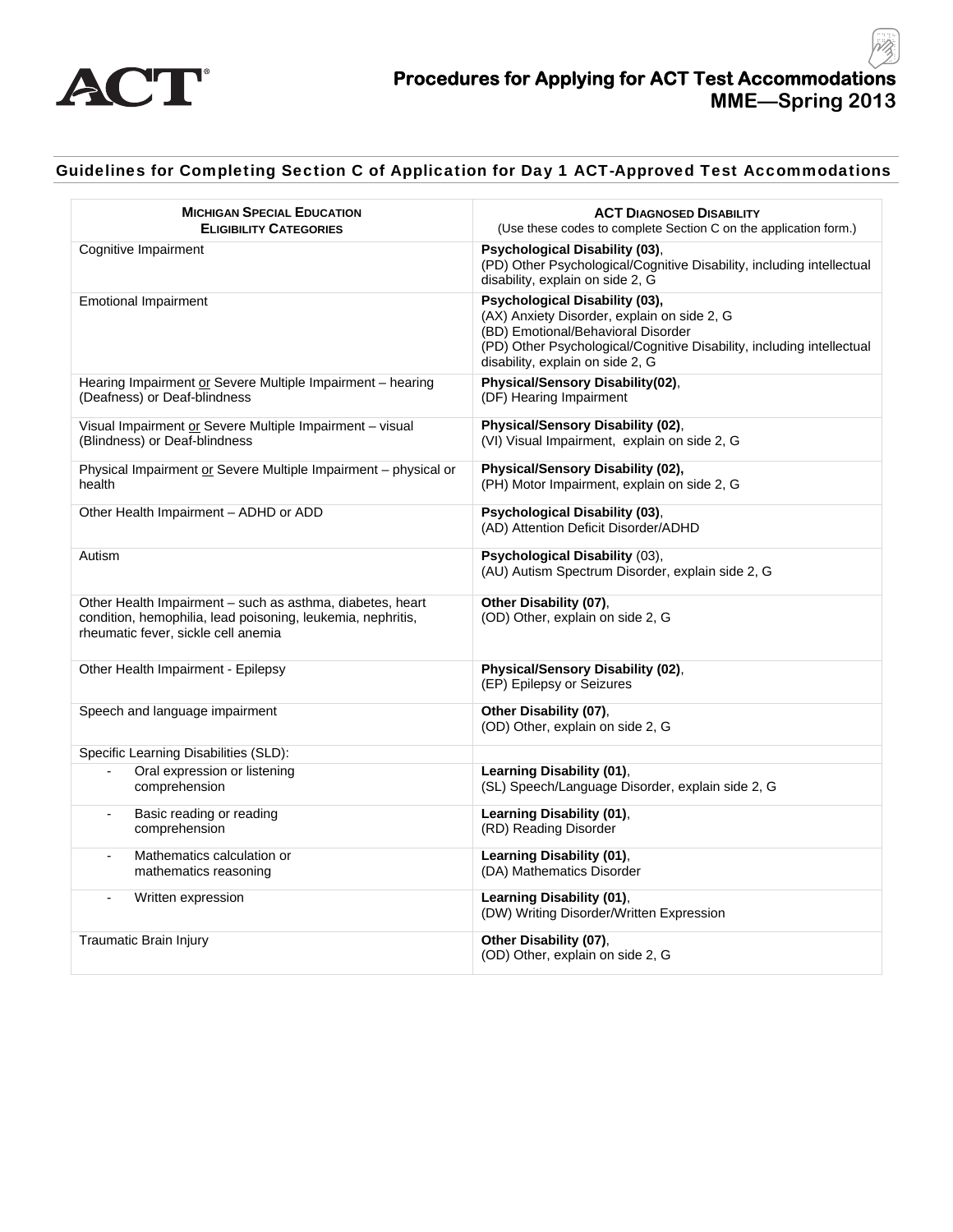

# **Application for Day 1 ACT-Approved Test Accommodations MME—Spring 2013**

**Important!** This document is perforated on the left. Tear the application at the perforation to separate the form from the rest of this document.

Deadline: The deadline for ACT to receive ACT-Approved Accommodations applications from your school is **November 30, 2012**.

#### A. Student Information

(Please print or type.) Student address is required. If not available, school address may be used.

| Student Name (Last, First, Middle Initial       | Date of Birth (Mo/Day/Yr) |       |                        |
|-------------------------------------------------|---------------------------|-------|------------------------|
| Student Street Address or PO Box                | City                      | State | Zip                    |
| Name of High School Where the Student Will Test |                           |       | ACT HS Code (required) |

Name of High School Where the Student Will Test (This request must come in under the header sheet from the same school with the same ACT HS Code)

#### B. Previous Approval of the Same Accommodations on the ACT

Check either Yes or No to indicate whether this student has been approved previously for the same accommodations on the ACT.<br>Thes If yes, complete all of Side 1 of this form and sign sections J and K. You may leave section

If yes, complete all of Side 1 of this form and sign sections J and K. You may leave sections G, H, and I blank.

 $\Box$  No If no, both sides of this form must be completed and required documentation submitted.

## C. Diagnosed Disability

Check all that apply.

Learning Disability (01) Physical/Sensory Disability (02) Psychological Disability (03) (RD) Reading Disorder (DF) Hearing Impairment (AD) Attention Deficit Disorder/ADHD  $\Box$  (DA) Mathematics Disorder  $\Box$  (SL) Speech/Language Disorder\*  $\Box$  (PH) Motor Impairment<sup>\*</sup> (explain on side 2, G)  $\Box$  (VI) Visual Impairment<sup>\*</sup> (explain on side 2, G)  $\Box$  (AX) Anxiety Disorder\* (explain on side 2, G) □ (BD) Emotional/Behavioral Disorder  $\Box$  (DW) Writing Disorder/Written Expression  $\Box$  (TR) Tourette's Syndrome (EP) Epilepsy or Seizures  $\Box$  (AU) Autism Spectrum Disorder\* (PD) Other Psychological/Cognitive Disability, including intellectual disability\* (explain on side 2, G)

Other Disability (07)

 $FSIQ$ <sub>\_\_\_</sub>

| *Full documentation required | $\Box$ (HB) Confined to home (explain on side 2, G)   |  |  |  |
|------------------------------|-------------------------------------------------------|--|--|--|
|                              | $\Box$ (OD) Other <sup>*</sup> (explain on side 2, G) |  |  |  |

## D. Test Format Requested

Check only one. Alternate formats must be supported by diagnosis and IEP, 504 Plan, or official accommodations plan. Examinees using reader's script must test individually. Readers may **not** read the tests to a group of examinees. For oral presentation, choose ONE of the following: DVDs or reader's script. **Note: If you do not check a box below, the student will automatically receive regular type (10-point).** 

- 
- $\Box$  (02) Large Type (18-point)  $\Box$  (08) Reader's Script w/ Large Type  $\Box$  (20) DVDs w/ Large Type
- $\Box$  (03) Braille (printed copy included)  $\Box$  (09) Reader's Script w/ Raised Line  $\Box$  (21) DVDs w/ Raised Line Drawings
- $\Box$  (01) Regular Type (10-point)  $\Box$  (07) Reader's Script w/ Regular Type  $\Box$  (19) DVDs w/ Regular Type
	-
	-
- 

E. Time Requested

Check only one. **ACT will assign a timing code (e.g., standard time, time-and-a-half, double time, triple time) based on the disability and approved test format.** 

- 
- □ Standard time large type only standard time large type only
- $\Box$  Standard time on each test; authorization to test over multiple days  $\Box$  Extended time only on Writing Test (60 minutes)
- $\Box$  Extended time on each test; authorization to test over multiple days

## F. Other Accommodations Requested

Mark only if other accommodations are needed **in addition to** extended time or alternate formats (for example, authorization to use assistive technology), explain in detail, and submit supporting documentation. If a student is unable to produce independent writing, list the accommodations normally provided at school for writing tests (e.g., use of a scribe or computer).

 $\Box$  Other (be specific)